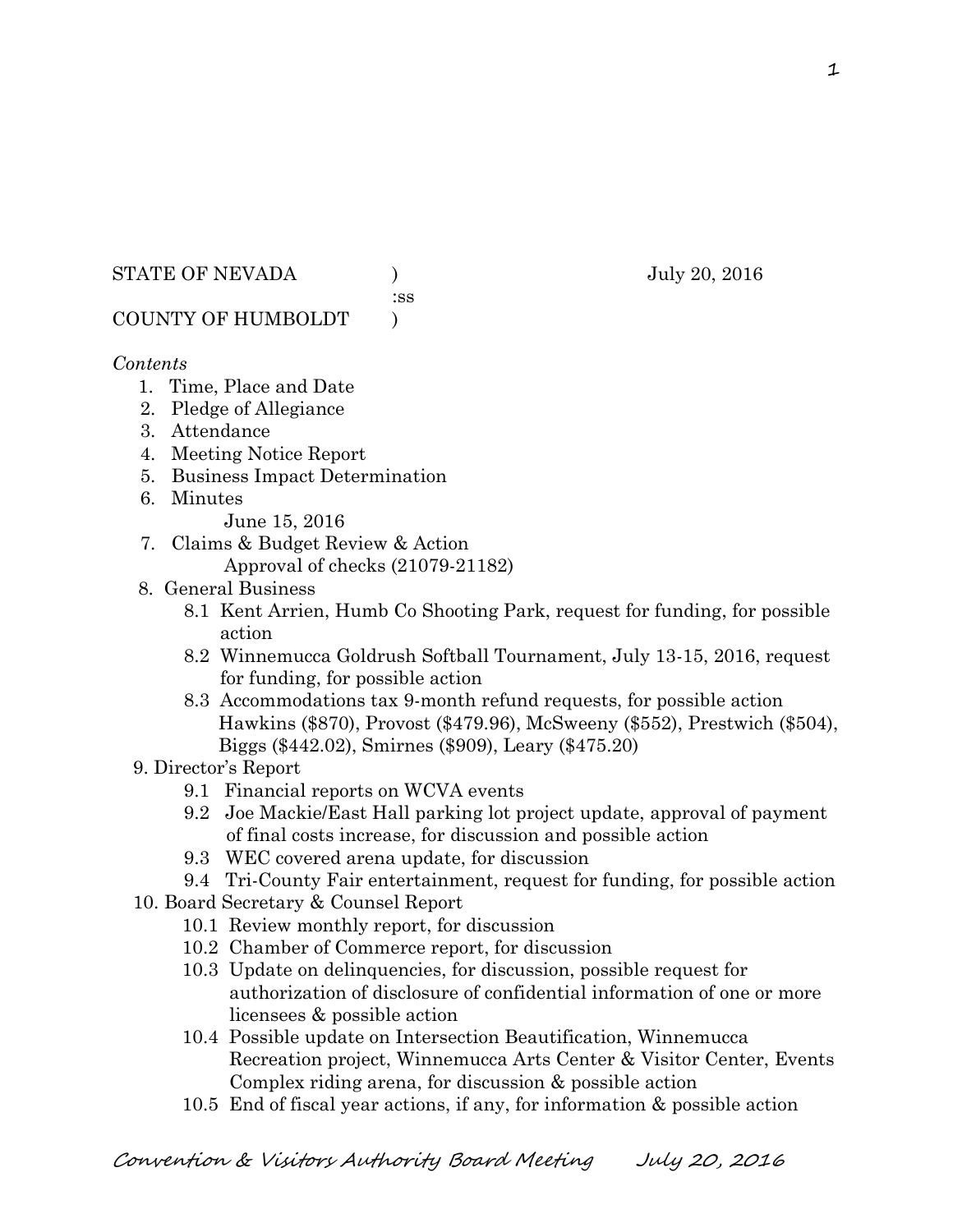#### 11. Board Administrator

- 11.1 June Financial reports
- 11.2 Room tax audit report
- 12. Other Reports
- 13. Next Meeting Date
- 14. Adjournment

#### **MINUTES, JULY 20, 2016**

**1. Time, Place and Date.** The Winnemucca Convention and Visitors Authority met in regular session in full conformity with the law at the Winnemucca Convention Center, West Hall, Winnemucca, Nevada at 4:00 pm on Wednesday, July 20, 2016 with Chairman Terry Boyle presiding.

#### **2. Pledge of Allegiance.**

**3. Attendance.** *Convention and Visitors Authority Board Officials Present:*  Terry Boyle Chairman and Motel Representative Herb Ross Vice Chairman and Hotel Representative Jim Billingsley Treasurer and City Representative Ron Cerri County Representative John Arant Business Representative Bill Macdonald Secretary and Counsel Kendall Swensen Board Administrator

*Convention and Visitors Authority Board Officials Absent:*  None

| <b>Staff Members Present:</b><br>Kim Petersen | Director                        |
|-----------------------------------------------|---------------------------------|
| <b>Shelly Noble</b>                           | Administrative Clerk            |
| <b>Staff Members Absent:</b>                  |                                 |
| None                                          |                                 |
| <i>Others Present:</i>                        |                                 |
| Cory Case                                     | Winnemucca Goldrush Softball    |
| Nicole Bengochea                              | Winnemucca Goldrush Softball    |
| Massey Mayo                                   | Winnemucca Goldrush Softball    |
| Kent Arrien                                   | Humb Co Shooting Park           |
| Chad Peters                                   | Boys & Girls Club of Winnemucca |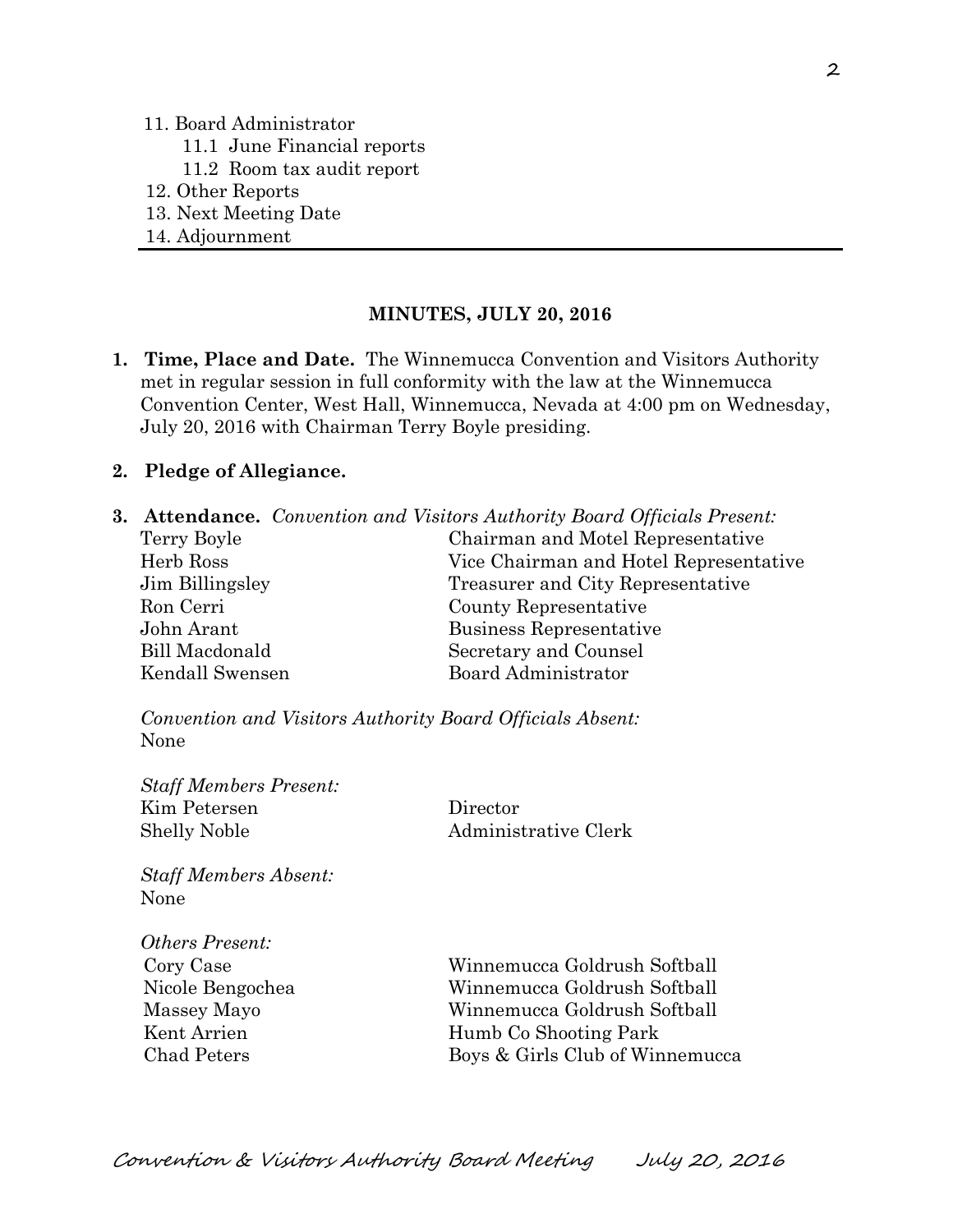## **4. Meeting Notice Report.**

Chairman Boyle reported that notice, including meeting agenda, was posted by Shelly Noble by 9:00 am Friday, July 15, 2016 at Humboldt County Library, Court House, Post Office, City Hall and Convention Center West Hall. No persons have requested mailed notice during the past six months.

**5. Business Impact Determination.** After review of the July 20, 2016 agenda, and report by Counsel that he saw nothing in the Agenda requiring a business economic impact study or statement, *Jim Billingsley made a motion that no proposed agenda item is likely to impose a direct and significant economic burden on a business or directly restrict formation, operation, or expansion of a business. The motion carried, 4-0.* John Arant was not present for this vote.

## **6. Minutes.**

Prior meeting minutes of June 15, 2016. *Ron Cerri made a motion to accept the minutes of the June 15, 2016 meeting. Motion carried, 4-0.* John Arant was not present for this vote.

**7. Claims.** The following claims were submitted for payment and approved on July 20, 2016:

| BANK ACCOUNT      | <b>CHECK NUMBERS</b> | <b>AMOUNT</b> |
|-------------------|----------------------|---------------|
| Nevada State Bank | 21078-21182          | \$250,972.13  |

*Ron Cerri made a motion to approve all claims as submitted. The motion carried, 4-0.* John Arant was not present for this vote.

## **8. General Business.**

# **8.1 Kent Arrien, Humb Co Shooting Park, request for funding, for possible action**

Since its inception, this facility has continually expanded and made improvements so that it could be utilized by as many people as possible. This board has shown their support by funding a portion of many of the projects, as well as financial support of the annual maintenance that is necessary. Kent is here tonight to request the annual maintenance portion of our support, which is \$1,500. Board members discussed ways to promote this facility in order to bring more competitions to our community. Archery events and acquiring life-size 3D silhouettes were discussed. *Jim Billingsley made a motion to approve a \$1,500 grant to the Humb Co Shooting Park to be used for general maintenance. Motion carried, 4-0.* John Arant was not present for this vote.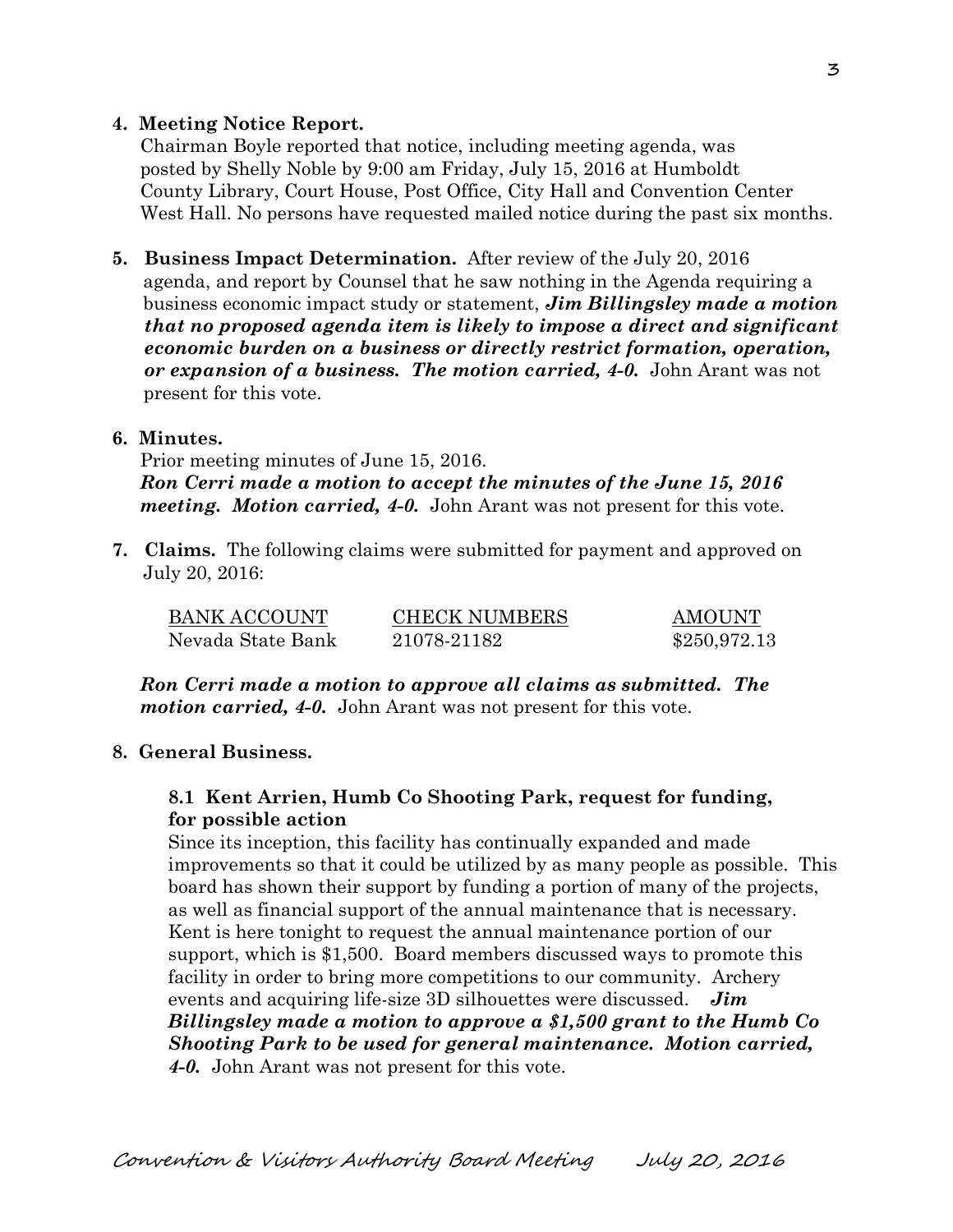## **8.2 Winnemucca Goldrush Softball Tournament, July 13-15, 2016, request for funding, for possible action**

Cory Case, Nicole Bengochea and Massey Mayo are here tonight to request funding for their tournament, which was the state finals for this travel softball organization and took place last weekend. There were 27 teams that participated, ages 6-16. Three were local. Massey estimated that there were approximately 1,000 people in town associated with the tournament since most participants brought multiple family members with them to watch the games. The tournament started Friday morning so many of the teams arrived Thursday. Depending on their win/loss record teams would have left on either Saturday or Sunday. The tournament ran smoothly and our community definitely saw the benefit as these families utilized lodging, restaurants, grocery stores, fuel, etc. Board members were interested in the possibility of Winnemucca being the host for future state tournaments. The representatives were hopeful that the tournament would be returning but have to attend state meetings to express their interest in hosting again. Since it was the state tournament, there were some additional expenses that were incurred and Winnemucca Goldrush is requesting a grant to cover these expenses and leave them with a modest amount in their account to start the 2017 season. *Jim Billingsley made a motion to approve a grant in the amount of \$7,000 for the Winnemucca Goldrush State Softball Tournament, July 13-15, 2016. Motion carried, 5-0.* 

**8.3 Accommodations tax 9-month refund requests, for possible action, Hawkins (\$870), Provost (\$479.96), McSweeny (\$552), Prestwich (\$504), Biggs (\$442.02), Smirnes (\$909), Leary (\$475.20)** 

*Jim Billingsley made a motion to approve the accommodation tax 9-month refunds for Mary Hawkins (\$870), Jared Provost (\$479.96), Terry McSweeny (\$552), Alexandra Prestwich (\$504), Christy Biggs (\$442.02), Andrew Smirnes (\$909), Jeremy Leary (\$475.20). Motion carried, 5-0.*

### **9. Director's Report.**

### **9.1 Financial reports on WCVA events**

The bank reconciliations for the Ranch Hand Rodeo and Tri-County Fair were included in the board packets for review.

**9.2 Joe Mackie/East Hall parking lot project update, approval of payment of final costs increase, for discussion and possible action**  As soon as the parking structure is inspected, hopefully next week, and the city paints the parking stripes, the project will be completed. Kim is hoping it will be completed in time for Superior Livestock the first week in August. Walt Lee of Z & Development (low bidder) made a clerical error for one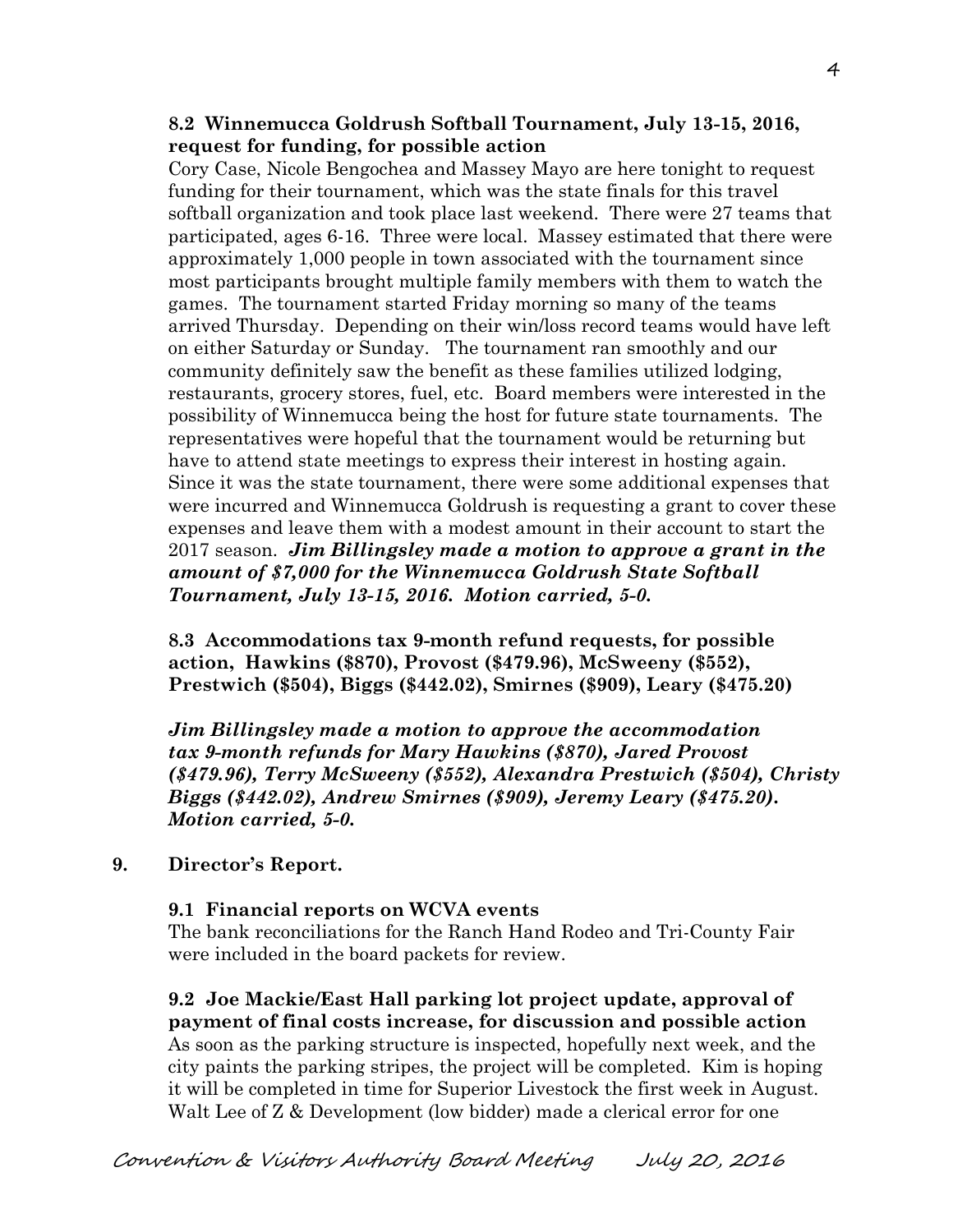portion of the project, the crack sealing, so there is an increase in cost above the original bid amount. Right after Mr. Lee was awarded the project and had started the work, he caught the error and discussed it with Kim, who told him to proceed. Bill has prepared a memo showing the timeline, explaining the error and Kim's approval early on in the project to proceed. Copies were distributed to board members. Even with this increase, the overall total of the project is less than half of the other bid amount that was received for this project. *Jim Billingsley made a motion to accept the final invoice presented by Z 7 Development in the amount of \$30,000 for the additional costs incurred for crack sealing above the original bid amount of \$26,400. Motion carried, 5-0.*

### **9.3 WEC covered arena update, for discussion**

Kim is waiting on a final bid from Michael Clay for repairs that would be necessary in order to bring the arena up to code. It is still Kim's opinion that the cost to repair will be prohibitive and that demolition is the most likely outcome but he has not heard from the insurance people yet. He has been working with Kent Maher on bid specs for demolition in preparation for this. The timeline will be close in order for a new structure to be completed in time for the 2017 Ranch Hand Rodeo Weekend.

### **9.4 Tri-County Fair entertainment, request for funding, for possible action**

 Kim presented board members with a copy of the layout of the Winnemucca Events Complex for this year's fair. This new layout was approved by the Ag District #3 Board at their meeting earlier this month. The Event Center will have the home arts exhibits that have, traditionally, been in the Exhibit Hall. The Exhibit Hall will be used for small 4H animals. Also located in the Event Center will be the stages for entertainment and some of the food vendors. Other food vendors and displays will be in the parking lot directly in front of the Event Center. The carnival will be located in the parking lot on the east side of the Event Center. As in past years, the Main Arena will host Pig Wrestling, Bulls & Broncs Rodeo and Truck Pulls. Since we are not having a "big name" concert this year it was suggested by Ag #3 Board Member, Dave Louk, that we have a tribute band honoring and emulating a "big name" as our Saturday night entertainment after the rodeo. He recently saw a Garth Brooks tribute that was quite good and asked that Kim check into this. Kim has done the research and the Garth Brooks tribute, along with a Shania Twain tribute, are available for this date at a cost of \$7,500 plus we would be responsible for the lights and sound at a cost of \$2,500. They would perform for about 1 hour and 45 minutes total. We would have the concert immediately following the rodeo performance, so would it would start around 8 pm. Ticket price would be \$10 in advance and \$12 at the door and Kim is hoping for concert attendance of 1,000 to 1,200. The Downtown Business Association is also having a street dance that night and we would promote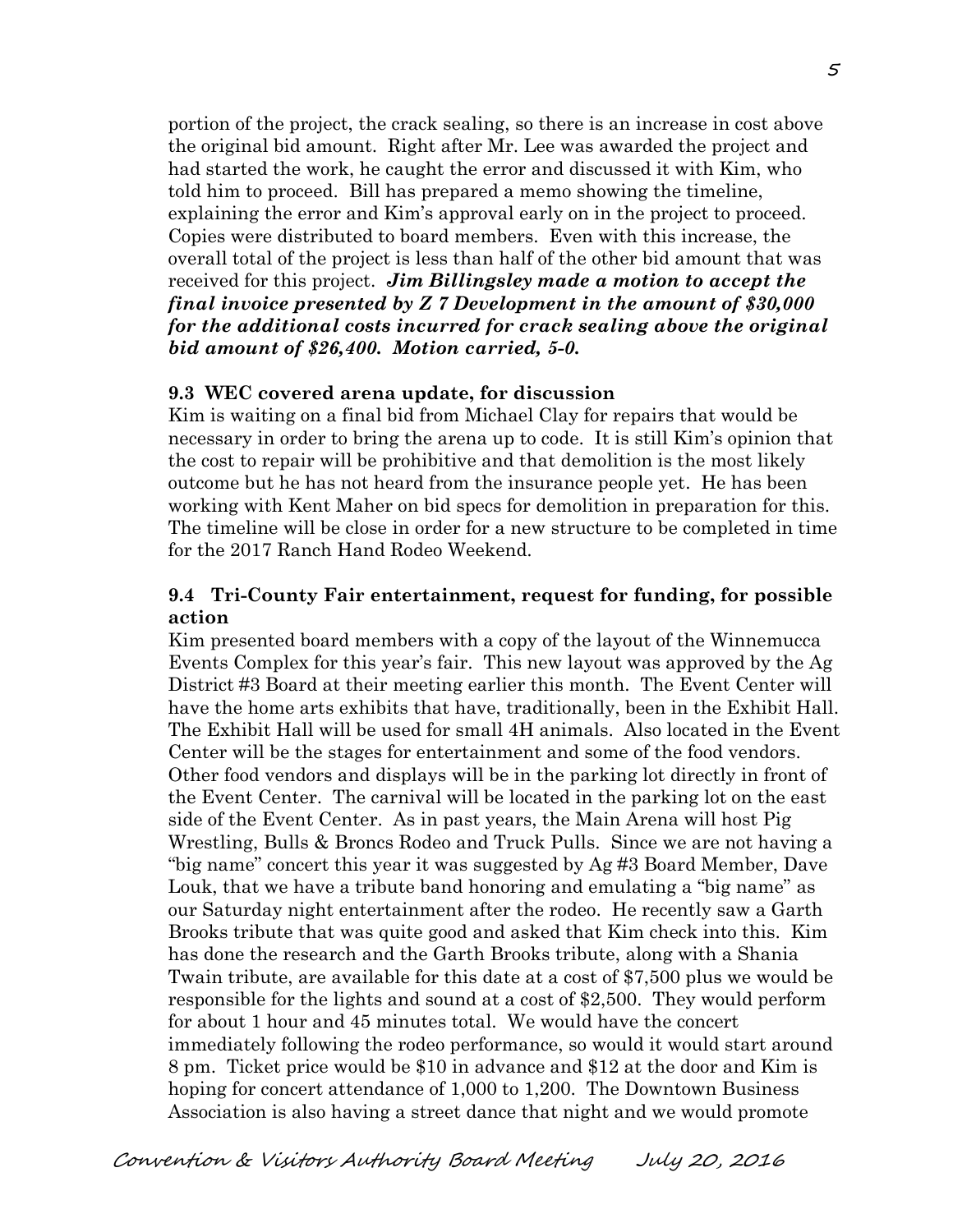activities downtown at the concert so that people would be sure to know that there are more things to do after the concert. The Tri-County Fair will fund the concert but Kim would like to request an underwriting from this board to help out with the cost. *Jim Billingsley made a motion to approve a \$2,500 underwriting to assist with expenses associated with fair entertainment, September 3, 2016. Motion carried, 5-0.* 

# **10. Secretary and Counsel, Monthly report.**

**10.1 Review monthly report, for discussion**  Bill reviewed his report.

**10.2 Chamber of Commerce report, for discussion**  This was included in Bill's report.

**10.3 Update on delinquencies, possible request for authorization of disclosure of confidential information of one or more licensees & possible action** 

No report.

**10.4 Possible update on Intersection Beautification, Winnemucca Recreation project, Winnemucca Arts Center & Visitor Center, Events Complex riding arena, for discussion & possible action**  No report.

**10.5 End of fiscal year action, if any, for information & possible action** 

No report.

# **11. Board Administrator.**

## **11.1 June Financial Reports, for discussion**

Overall, room tax collections are down for the year. The cash investments are doing well.

# **11.2 Room tax audit report**

Kendall has completed two of the audits and will complete the other two soon.

Days Inn have not paid their County property taxes for the past two years and are on the county's list to be sold at the County's annual delinquent property tax auction. It was noted that they have not been delinquent in their monthly payment of room tax collections to the WCVA. They continue to operate and Kendall will keep an eye on this situation and report any action he becomes aware of.

# **12. Other Business.**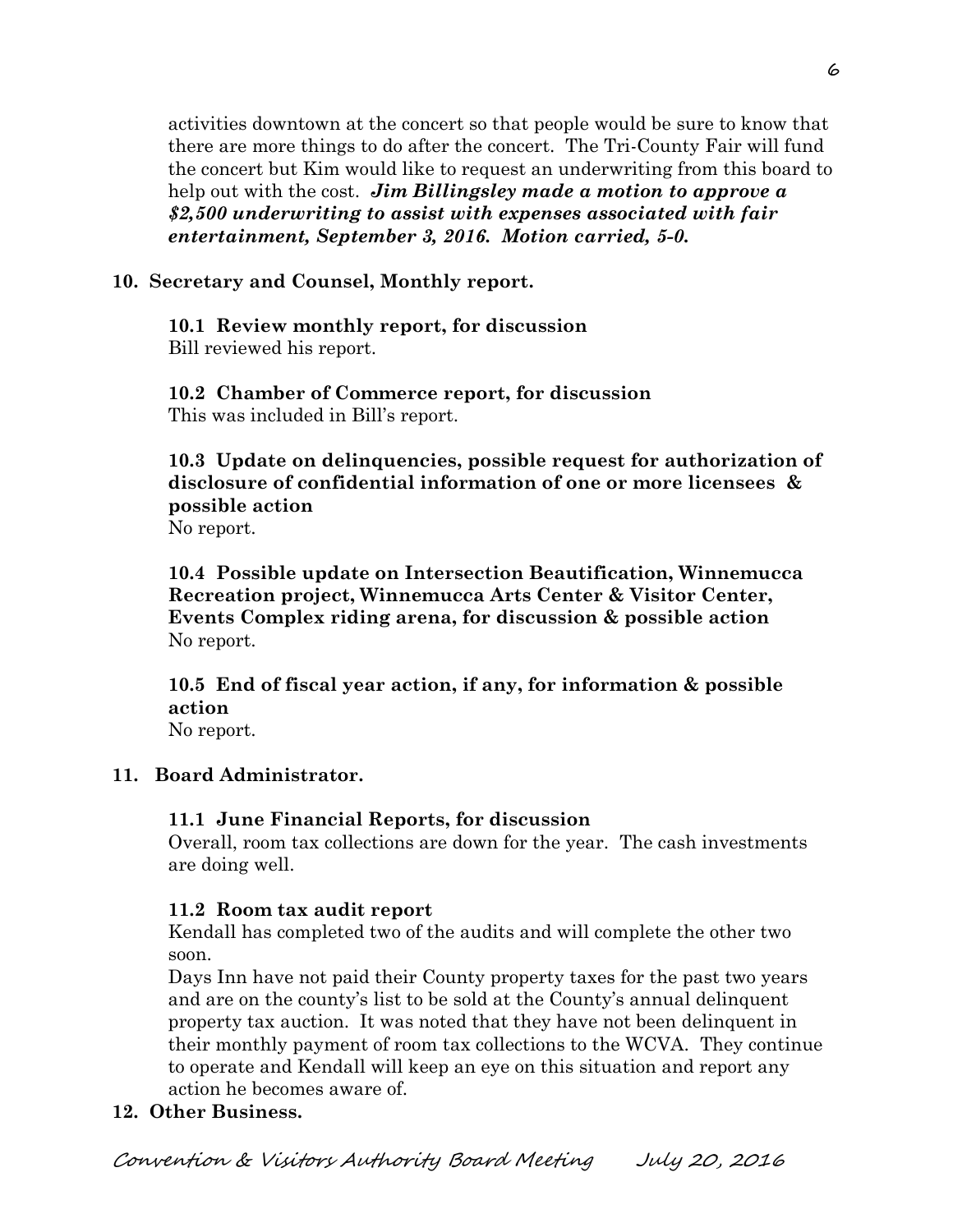### **12.1 Chad Peters, Boys & Girls Club of Winnemucca, update**

Chad is here to give an update to this board and answer any questions that they have. The construction of the building is coming right along and should be completed in late 2016 or early 2017. It will be 36,000 square feet and includes a 9,000 square foot gym. The BGC is operating their program this summer utilizing space at Lowry High School. The cost is \$75/week and is available from 7:30 am to 5:30 pm, Monday thru Friday. There are academic and physical activities along with those that are just for fun. This program will operate through the end of July. At some point, the BGC board would like to host an event for City, County and WCVA officials so they can see the progress of the building and the different types of activities that will take place there. Chad stated that his goal is for this complex to be used all day, every day by all age groups in the community. On August 6, BGC will be hosting their 2nd Annual Golf Tournament and Dinner/Dance at the Little League Field in Vesco Park. This was one of their main fundraisers last year and they are looking forward to making this year's event bigger and better.

#### **12.2 Fifties Fever concern**

Jim stated that he had someone talk to him regarding the reason that there will be no Street Drags this year during Fifties Fever. It was this person's understanding that the reason for this change is that the WCVA would not grant that organization (NNRA) the funds for the required insurance. Kim reminded the board that for the past couple of years the number of volunteers has dwindled along with the number of participants in the drags. This year NNRA had planned to race at their facility on Jungo Road during Fifties Fever but did not get their request for that date submitted in time and another race took that date. So, there are a lot of variables involved with the Street Drags no longer taking place during Fifties Fever, but the WCVA's lack of funding is not one of them. Board members asked about the number of registered participants in our event. Kim reported that registrations continue to decline. Board members would like the committee to bring some new activities to the event. Jim attended a classic car event in LaGrande, Oregon recently and they had 180 cars participate. Board members thought that maybe the Fifties Fever Committee might want to look at what kind of activities are bringing people to the car shows that seem to be growing, like La Grande, Oregon and Wells, Nevada.

#### **12.3 West Hall audio/visual upgrades**

Kim reported that we have received quite a few compliments on the new audio/visual equipment that was recently installed in the West Hall.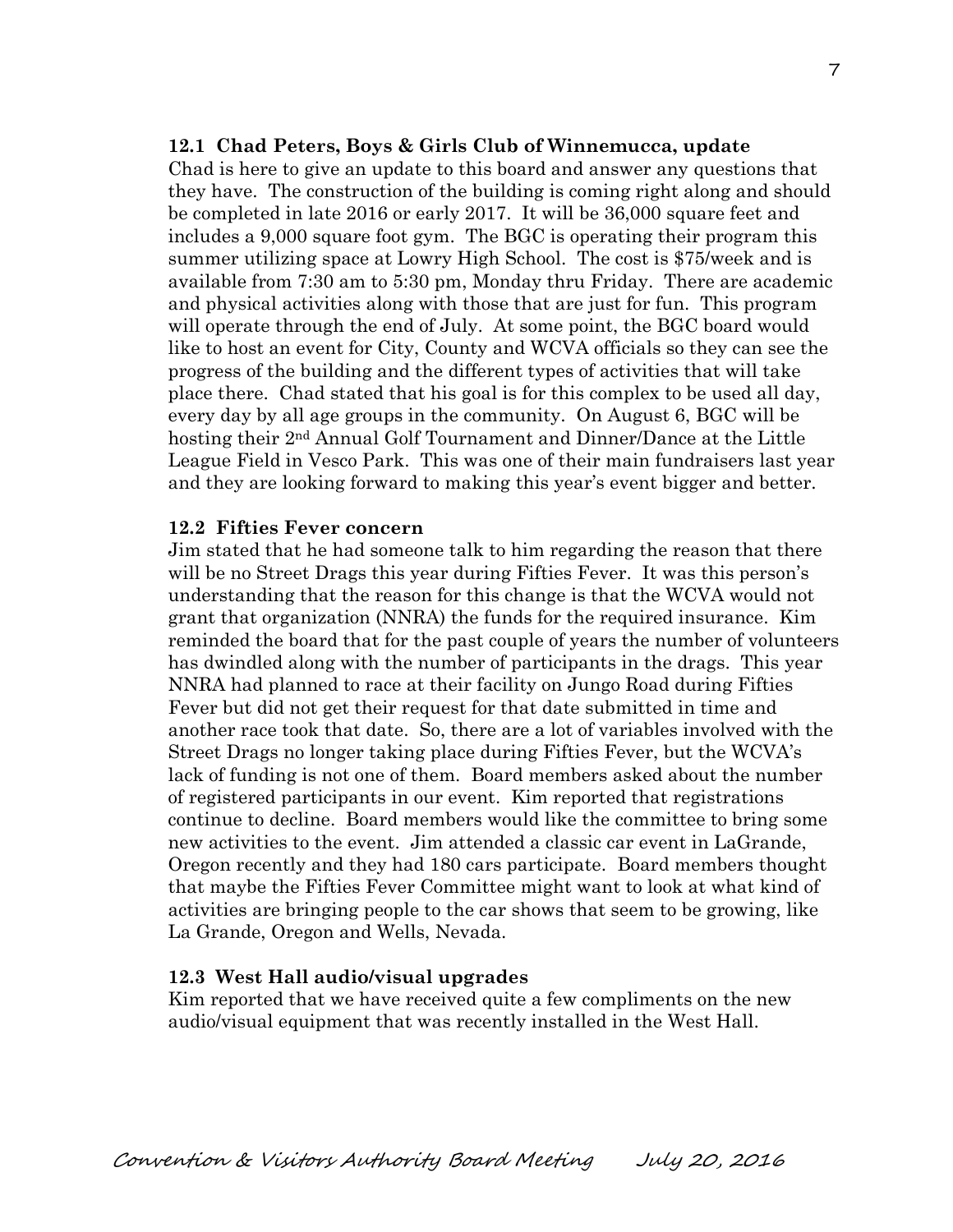## **13. Regular Business. Next Meeting. The Board confirmed the next regular meeting date of Wednesday, August 17, 2016, 4:00 pm.**

# **14. Adjourn.** *Jim Billingsley made a motion to adjourn this meeting. Motion carried, 5-0.*

The meeting was adjourned at 6:25 pm to the next regular meeting, or to the earlier call of the Chairman or to the call of any three (3) members of the Board on three (3) working days notice.

Respectfully submitted,

Shelly Noble

APPROVED ON \_\_\_\_\_\_\_\_\_\_\_\_\_\_\_\_\_\_\_\_\_\_\_\_\_\_\_\_, 2016

As written

As corrected

Winnemucca Convention & Visitors Authority Board

TERRY BOYLE HERB ROSS Chairman and Vice Chairman and

 $\_$  ,  $\_$  ,  $\_$  ,  $\_$  ,  $\_$  ,  $\_$  ,  $\_$  ,  $\_$  ,  $\_$  ,  $\_$  ,  $\_$  ,  $\_$  ,  $\_$  ,  $\_$  ,  $\_$  ,  $\_$  ,  $\_$  ,  $\_$  ,  $\_$  ,  $\_$  ,  $\_$  ,  $\_$  ,  $\_$  ,  $\_$  ,  $\_$  ,  $\_$  ,  $\_$  ,  $\_$  ,  $\_$  ,  $\_$  ,  $\_$  ,  $\_$  ,  $\_$  ,  $\_$  ,  $\_$  ,  $\_$  ,  $\_$  , Motel Representative Hotel Representative